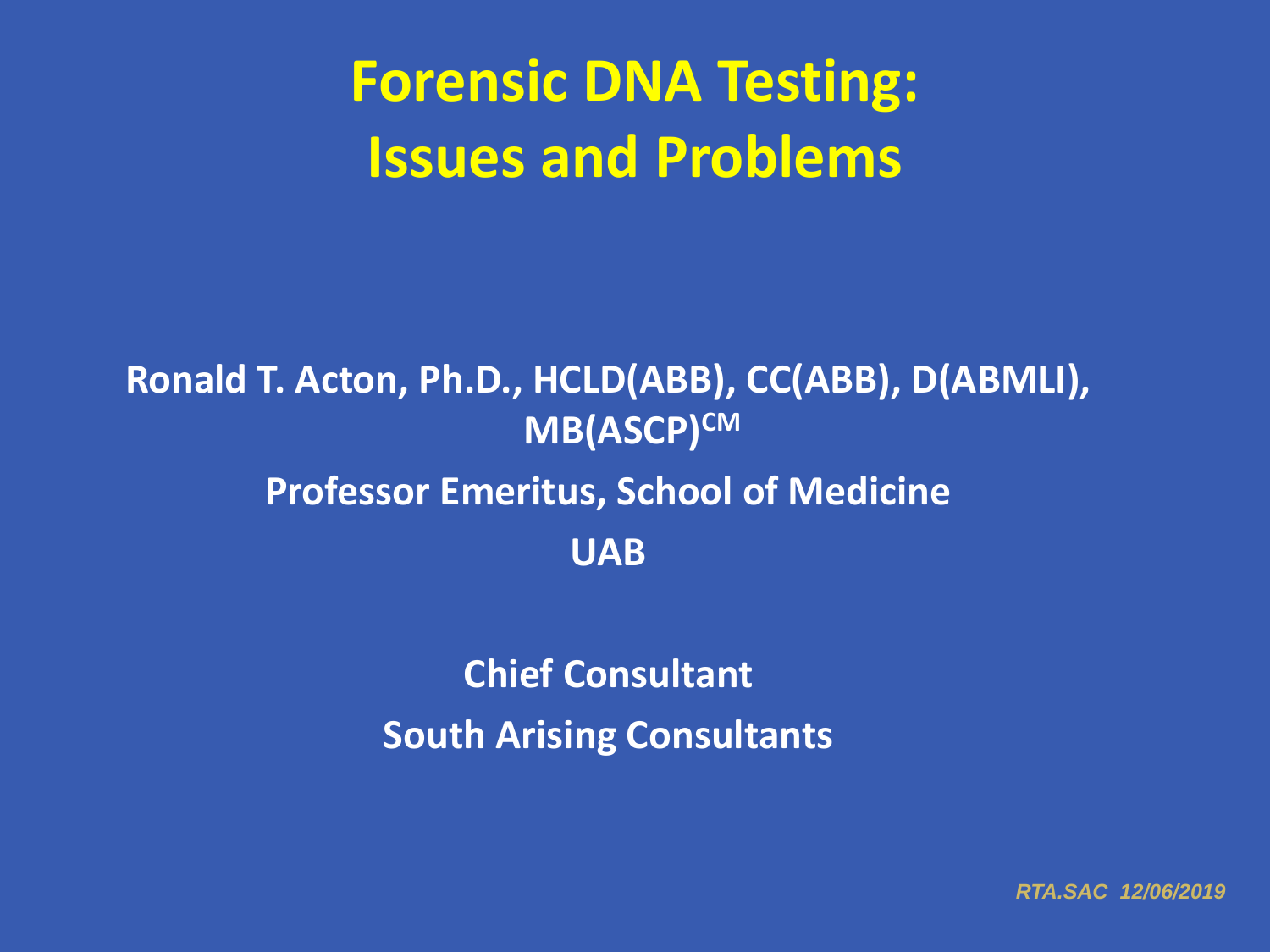### **Identity Testing**

- **Identity testing is an attempt to determine if two biological specimens or two individuals are identical or related.**
- **Forensic DNA testing is one form of identity testing.**
- **Paternity testing is another form of identity testing.**
- **DNA testing is also used to ascertain whether a donor bone graft is successful.**
- **DNA testing is used to ascertain twins.**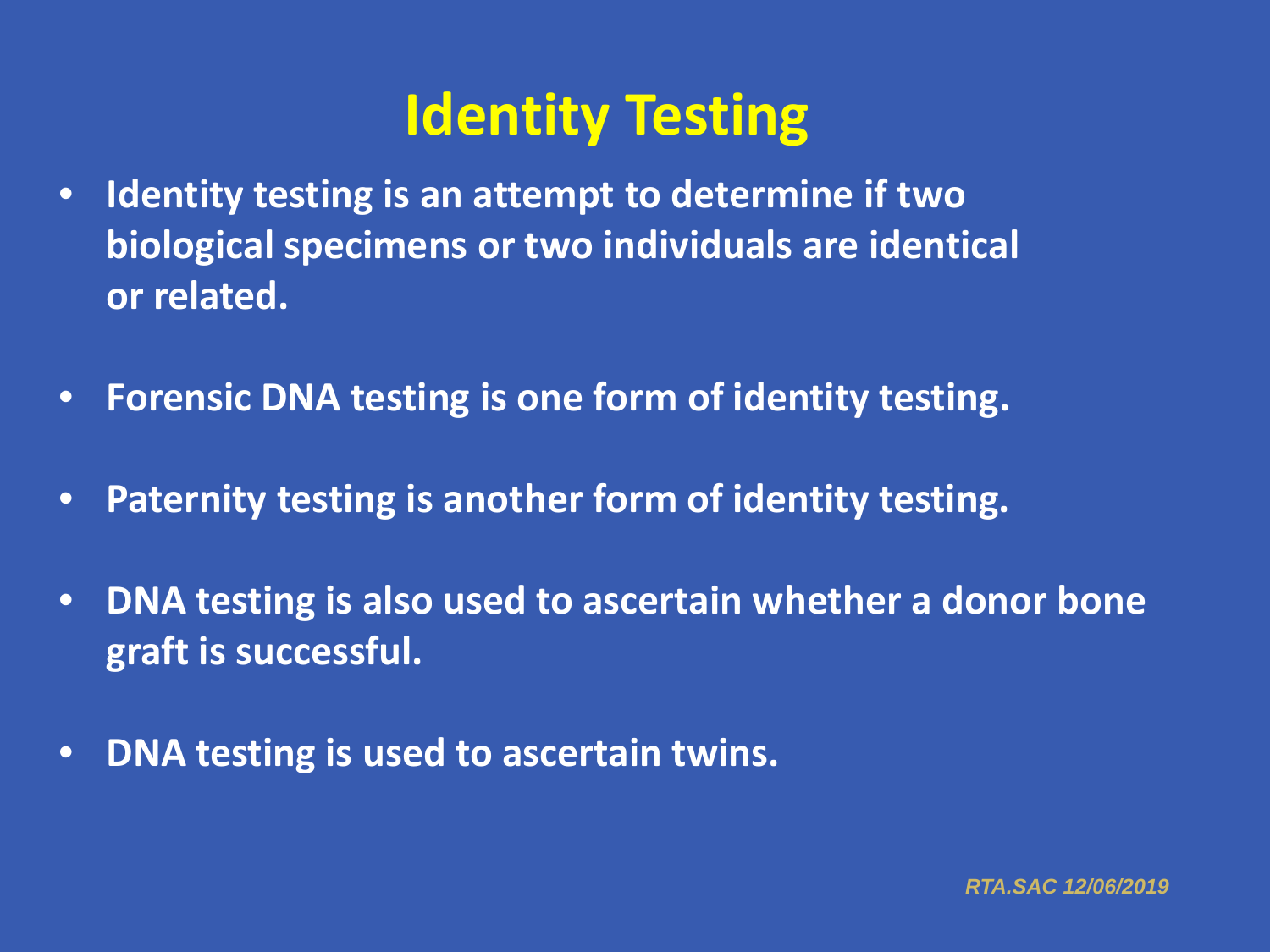# **Contrasting Forensic DNA Testing With Other Forms of Testing**

- **In paternity and medical DNA testing the sample is almost always pristine and the amount of the material is adequate.**
- **Mixtures of DNA profiles rarely a problem.**
- **More rigid requirements govern paternity and medical testing.**
- **Statistical treatment of the test results are well established and accepted in the scientific community.**
- **Forensic evidence samples are often in limited amount, may be degraded, may be contaminated and may contain a mixture of DNA profiles.**
- **In forensic testing the methodology is often pushed to the limits.**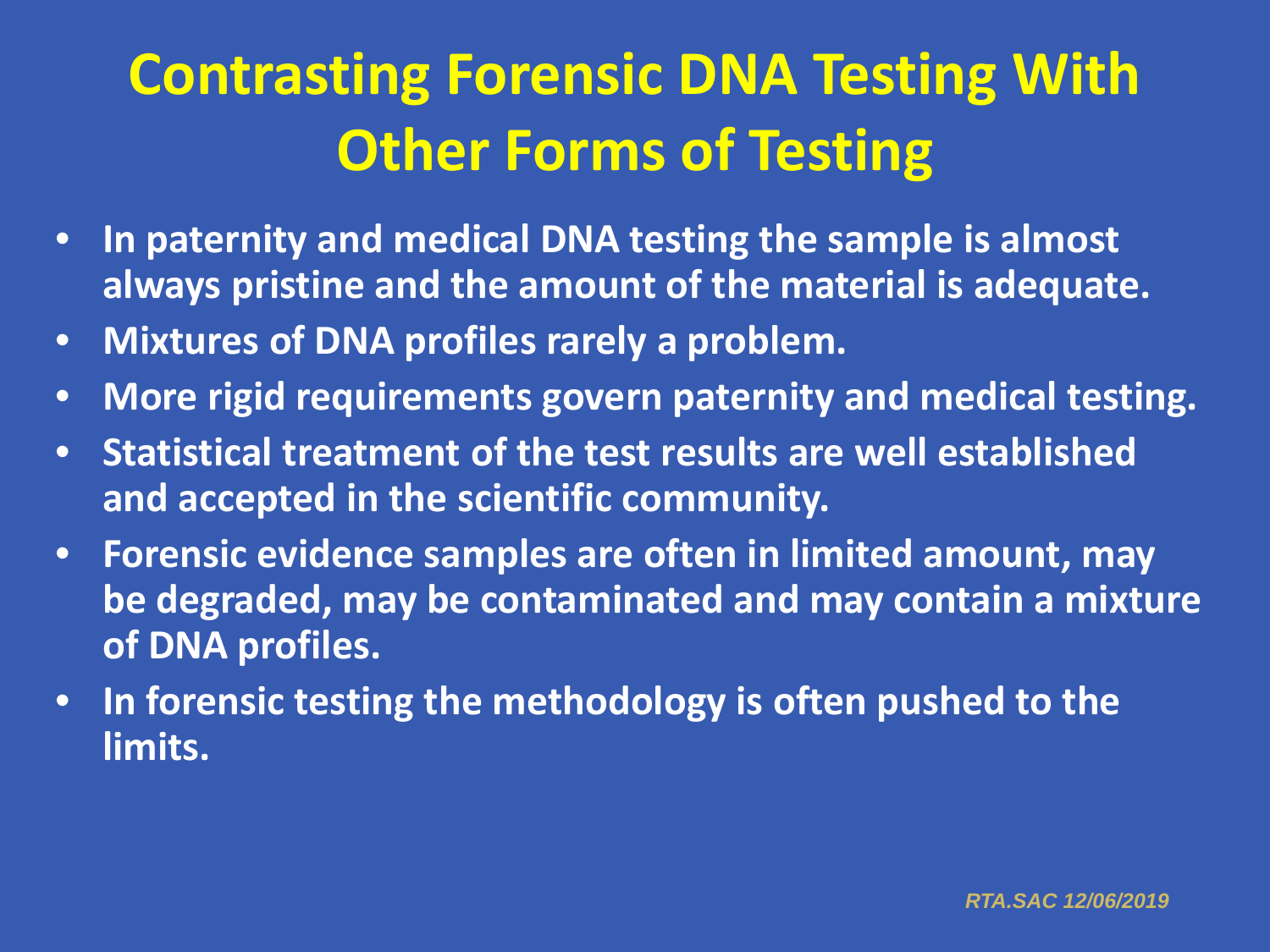### **Initial Information the DNA Expert Needs**

**The laboratory report to determine:**

**The type of test(s) performed.**

**Inclusion or exclusion.**

**Is there a mixture of profiles.**

**The statistical probability.**

*RTA.SAC 12/06/2019*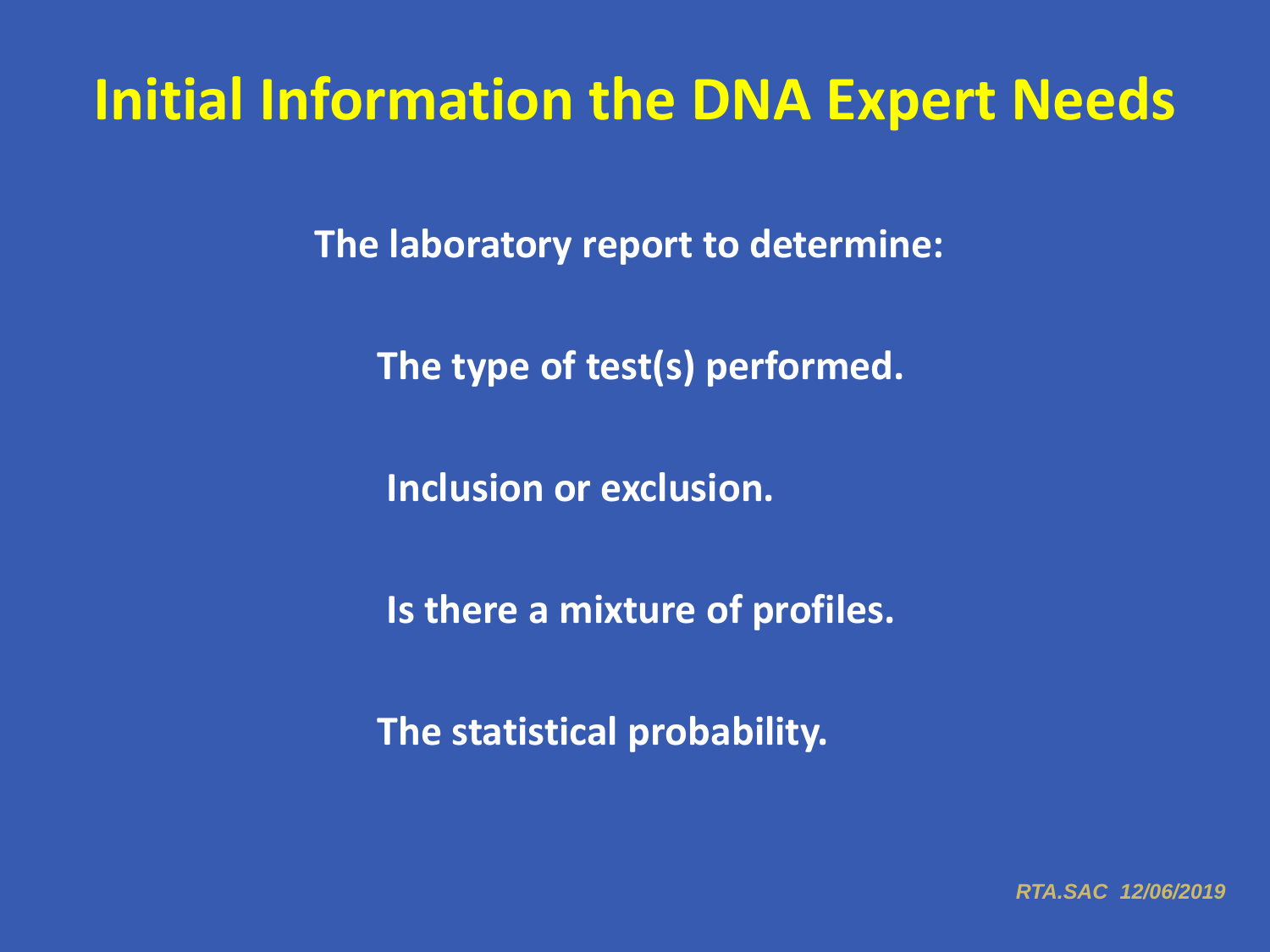# **The Type of Test(s) Performed**

- **Variable number of tandem repeats (VNTR).**
- **Dot blots.**
- **Short tandem repeats (STR).**
- **Y short tandem repeats (Y-STR).**
- **Mitochondrial sequencing.**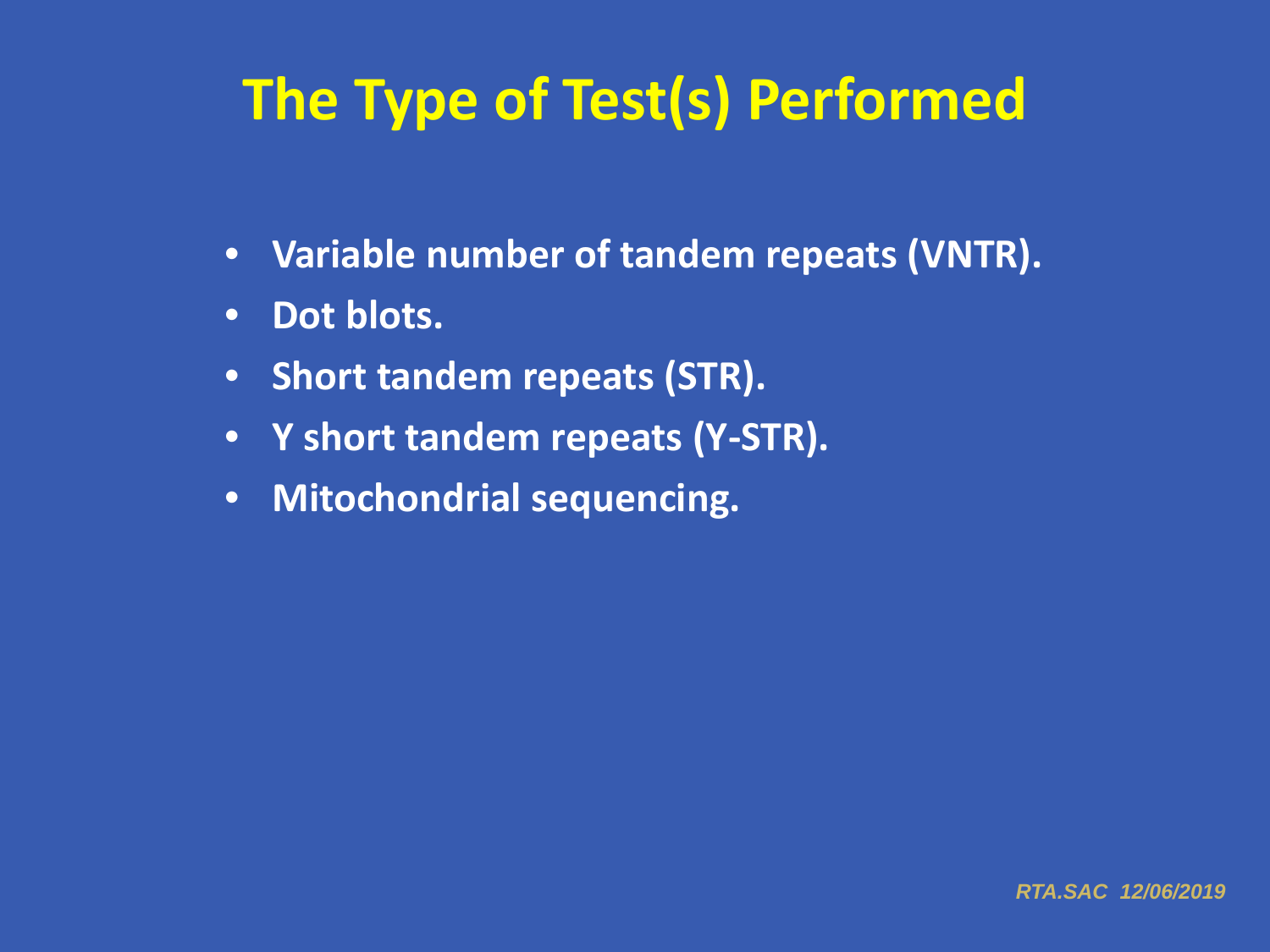## **Additional Information Needed**

- **Chain of custody documents.**
- **Curriculum vitae.**
- **Proficiency testing program results.**
- **License and/or accreditation.**
- **Error rate.**
- **Procedures manual.**
- **Laboratory bench notes.**
- **Alleles identified for subjects and evidence items.**
- **STR or Y-STR electropherograms.**
- **Mitochondrial sequence data.**
- **Data base of allele frequencies used in statistical calculations.**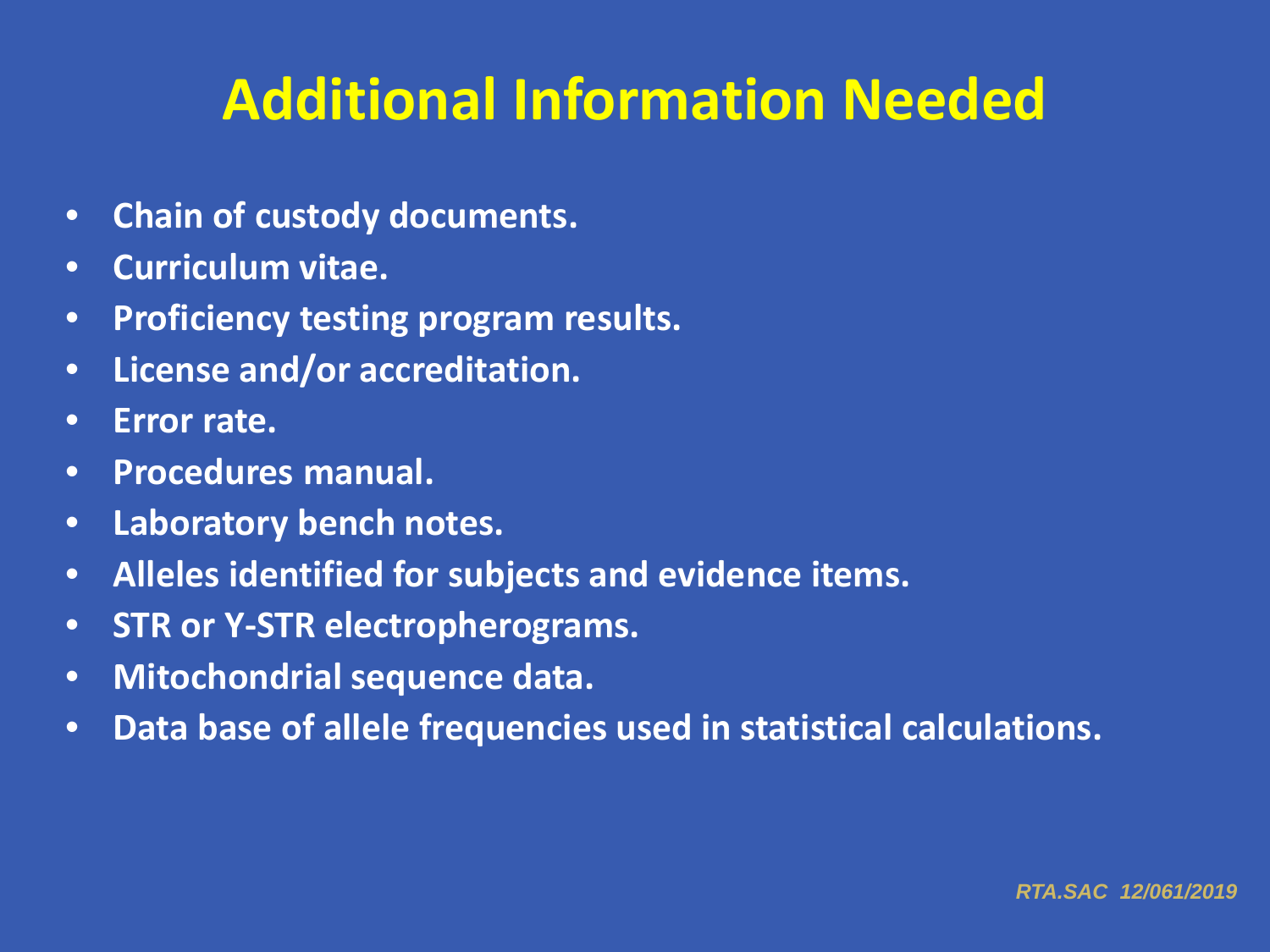# **Issues/Problems Affecting Data Analyses and Conclusions Drawn**

- **Laboratory accreditation**
- **Training of director and analyst**
- **What constitutes an expert**
- **Laboratory independence**
- **Interpretation of results**
- **Bias**
- **A mixture of DNA profiles on an evidence item.**
- **Alleles possessed by the suspect or victim that are not present on an evidence item**
- **Touch DNA**
- **Transfer DNA**
- **Forensic Genealogy**
- **Statistics**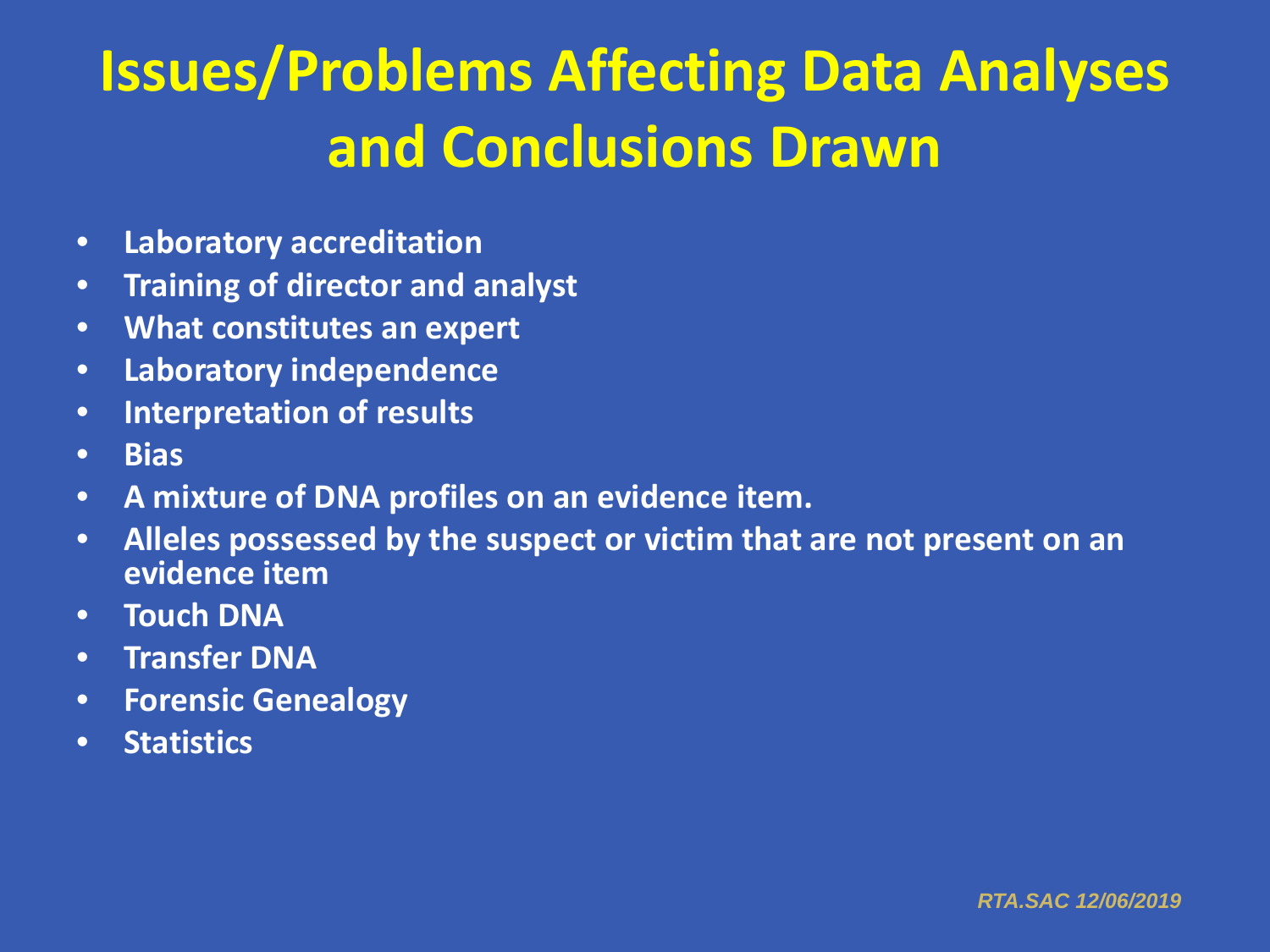## **Examples of Test Results**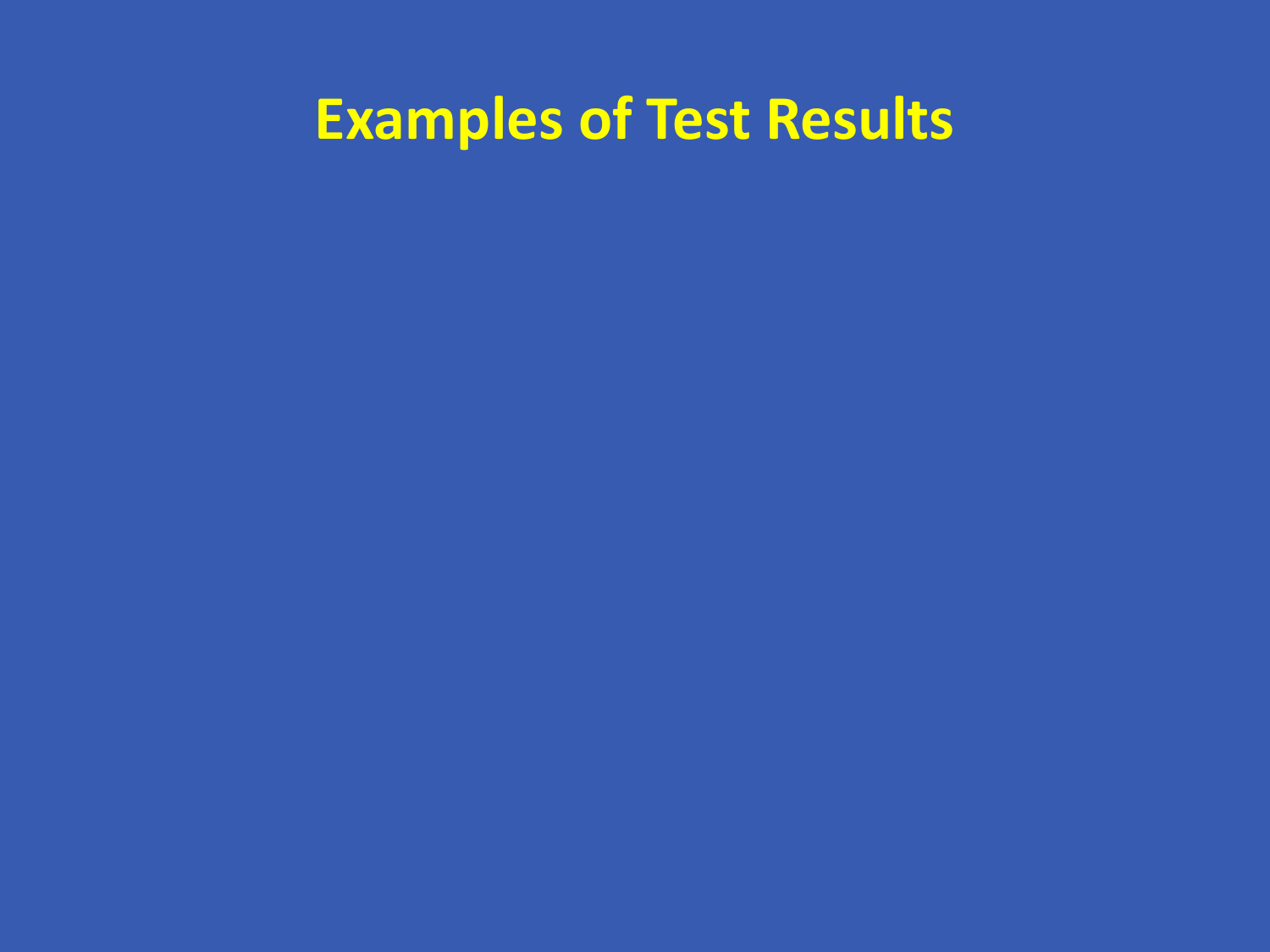# **STR Profiles From Single Source Suspect Excluded**

| <b>Locus</b>   | <b>Alleles Detected</b> |                     |  |
|----------------|-------------------------|---------------------|--|
|                | <b>Evidence</b>         | <b>Suspect</b>      |  |
| <b>D3S1358</b> | 14, 17                  | 14, 17              |  |
| <b>D8S1179</b> | 10, 13                  | 9, 13               |  |
| <b>D21S11</b>  | 27, 28                  | 29, 32              |  |
| <b>D18S51</b>  | 13, 16                  | $\overline{13, 16}$ |  |

*RTA.SAC 12/06/2019*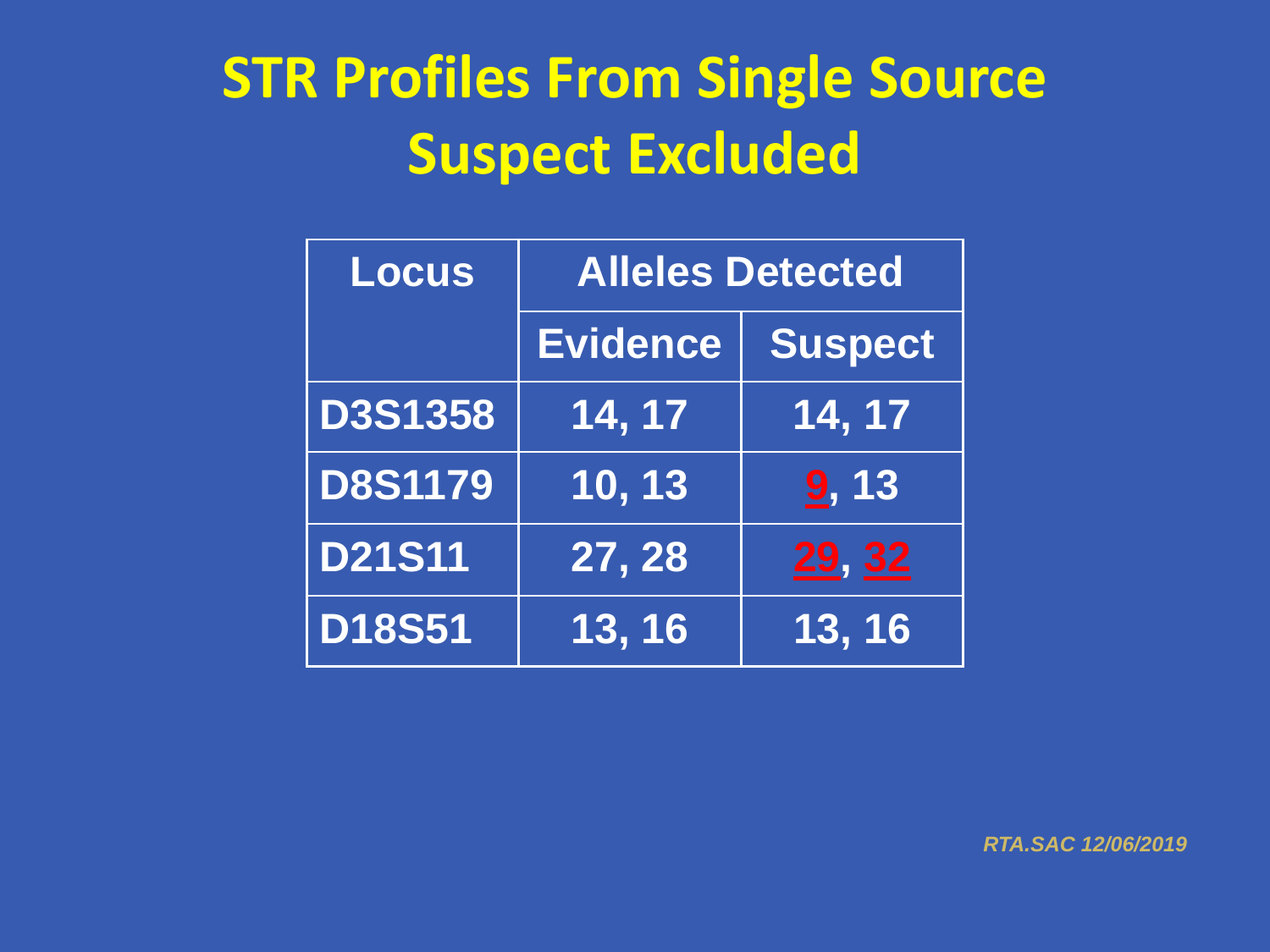### **STR Testing that Includes a Suspect**

| <b>Locus</b>   | <b>Alleles Detected</b> |                     |  |
|----------------|-------------------------|---------------------|--|
|                | Evidence                | <b>Suspect</b>      |  |
| <b>D3S1358</b> | 14, 17                  | $\overline{14, 17}$ |  |
| <b>D8S1179</b> | $\overline{10, 13}$     | $\overline{10, 13}$ |  |
| <b>D21S11</b>  | 27, 28                  | 27, 28              |  |
| <b>D18S51</b>  | 13, 16                  | 13, 16              |  |

#### **Frequency of DNA profile in white population =**

**2(0.07 x 0.24) x 2(0.03 x 0.19) x 2(0.07 x 0.26) x 2(0.04 x 0.15) = 0.0000001 or 1 in 10,000,000**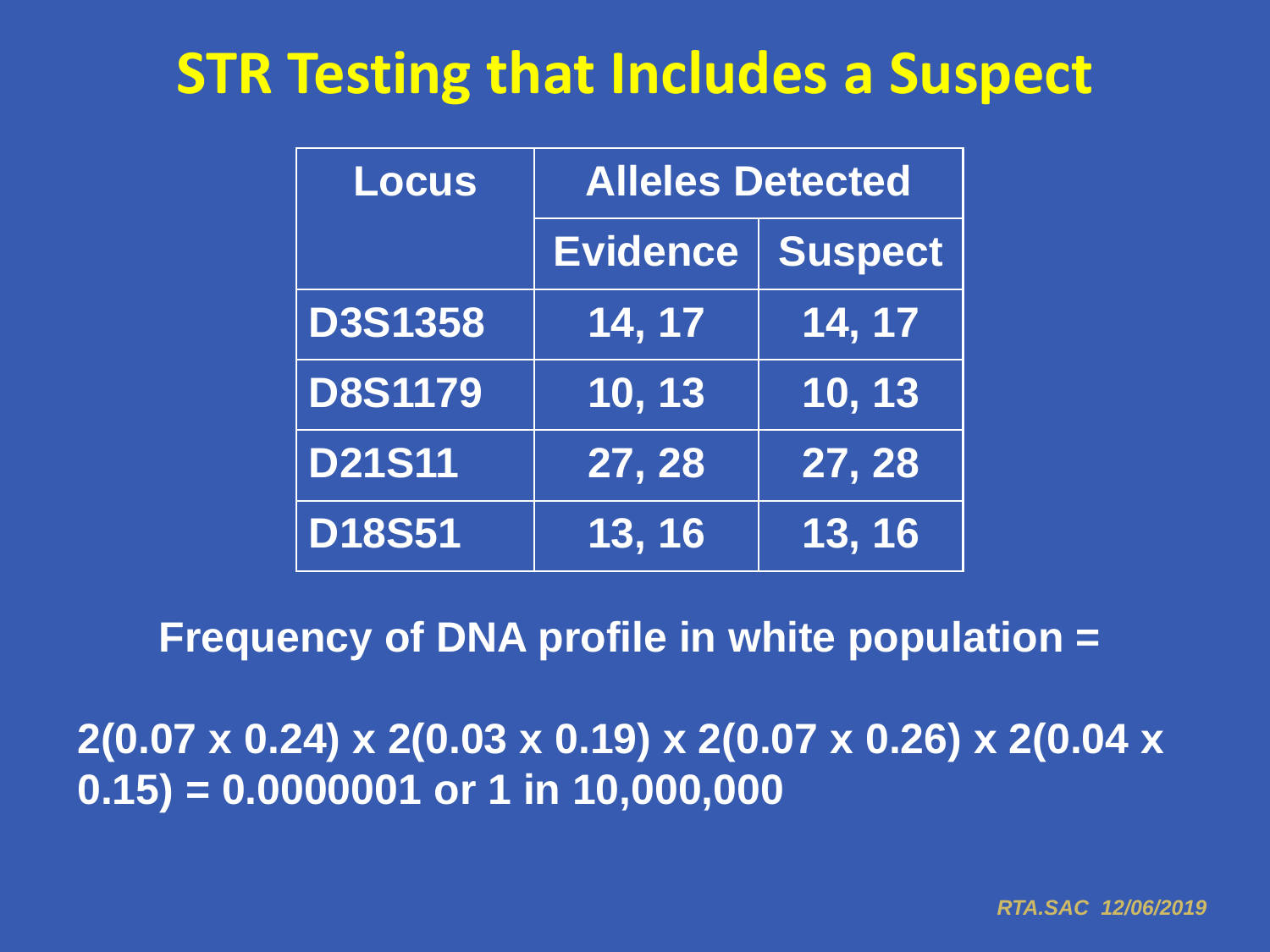#### **Mixture of DNA Profiles in Evidence**

| <b>Locus</b>   | <b>Alleles Detected</b> |                |                | <b>Other DNA Profiles</b>                                                         |  |
|----------------|-------------------------|----------------|----------------|-----------------------------------------------------------------------------------|--|
|                | <b>Victim</b>           | <b>Suspect</b> | <b>Nails</b>   |                                                                                   |  |
| <b>D3S1358</b> | 15                      | 14,17          | 14, 15, 17     | $14, 15 + 15, 17; 14, 14 + 15, 17$                                                |  |
| <b>D8S1179</b> | 10, 13                  | 14             | 10, 13, 14     | $10, 14 + 10, 13; 10, 14 + 13, 14$                                                |  |
| <b>D21S11</b>  | 27, 28                  | 26, 29         | 27, 28, 26, 29 | $27, 26 + 28, 29; 28, 26 + 27, 29$                                                |  |
| <b>D18S51</b>  | 13, 16                  | 15, 17         | 13, 16, 15, 17 | $13, \overline{15} + 16, \overline{17}$ ; 13, $\overline{17} + 16, \overline{15}$ |  |

**Profiles consistent with victim and suspect.**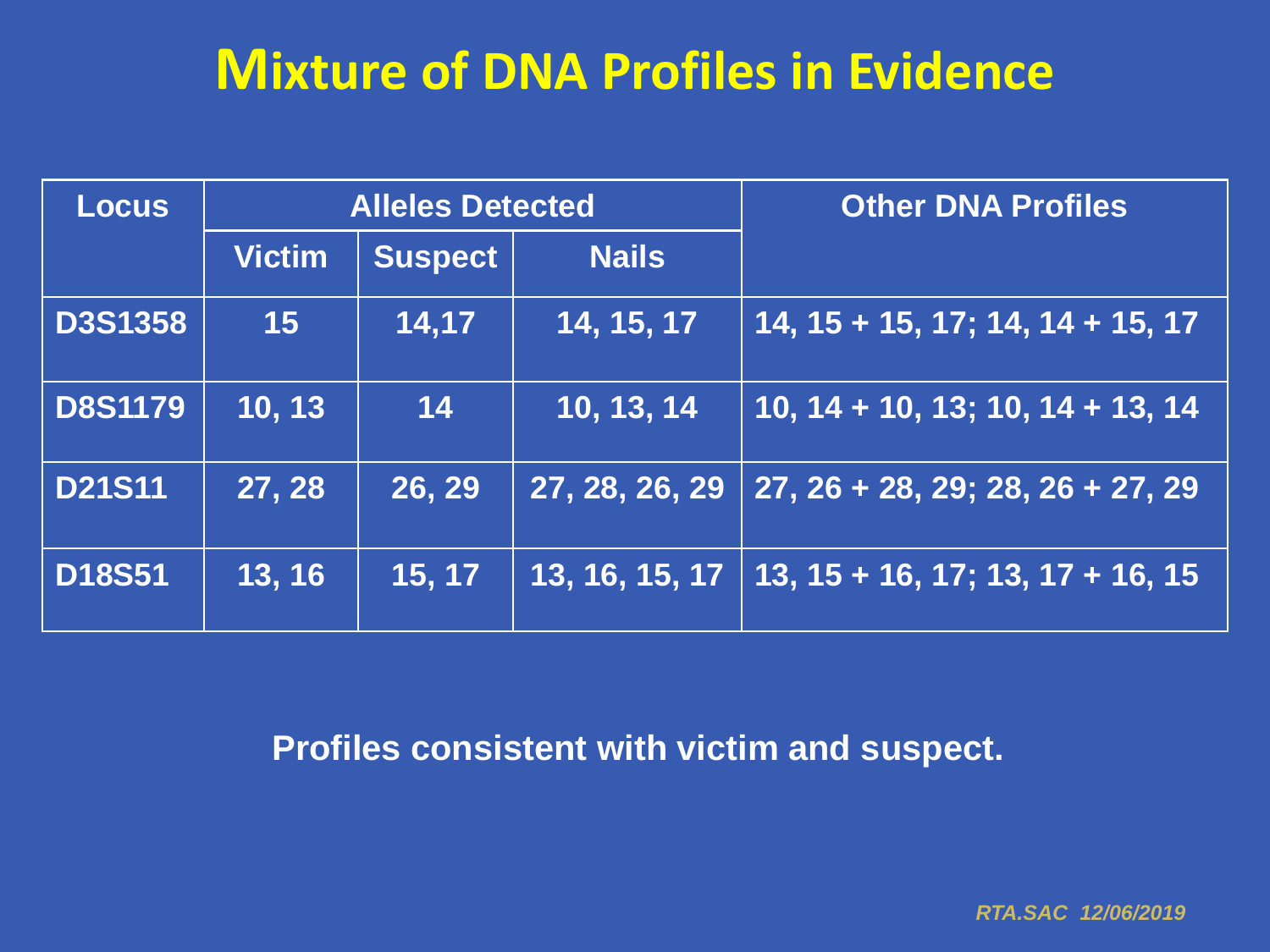### **Mixture of DNA Profiles in Evidence**

| <b>Locus</b>   | <b>Alleles Detected</b> |                |                               | <b>Other DNA Profiles</b>                                |  |
|----------------|-------------------------|----------------|-------------------------------|----------------------------------------------------------|--|
|                | <b>Victim</b>           | <b>Suspect</b> | <b>Vaginal</b><br><b>Swab</b> |                                                          |  |
| <b>D3S1358</b> | 15                      | 14,17          | 14, 15, 16, 17                | $14, 15 + 15, 17; 14, 14 + 15, 17;$<br>$14, 15 + 16, 17$ |  |
| <b>D8S1179</b> | 10, 13                  | 14             | 10, 12, 13, 14                | $10, 14 + 10, 13; 10, 14 + 13, 14;$<br>$10, 12 + 13, 14$ |  |
| <b>D21S11</b>  | 27, 28                  | 26, 29         | 27, 28, 26, 29                | $27, 26 + 28, 29; 28, 26 + 27, 29$                       |  |
| <b>D18S51</b>  | 13, 16                  | 15, 17         | 13, 16, 15, 17                | $13, 15 + 16, 17; 13, 17 + 16, 15$                       |  |

**Alleles in profiles that are not consistent with victim and suspect.**

*RTA.SAC 12/06/2019*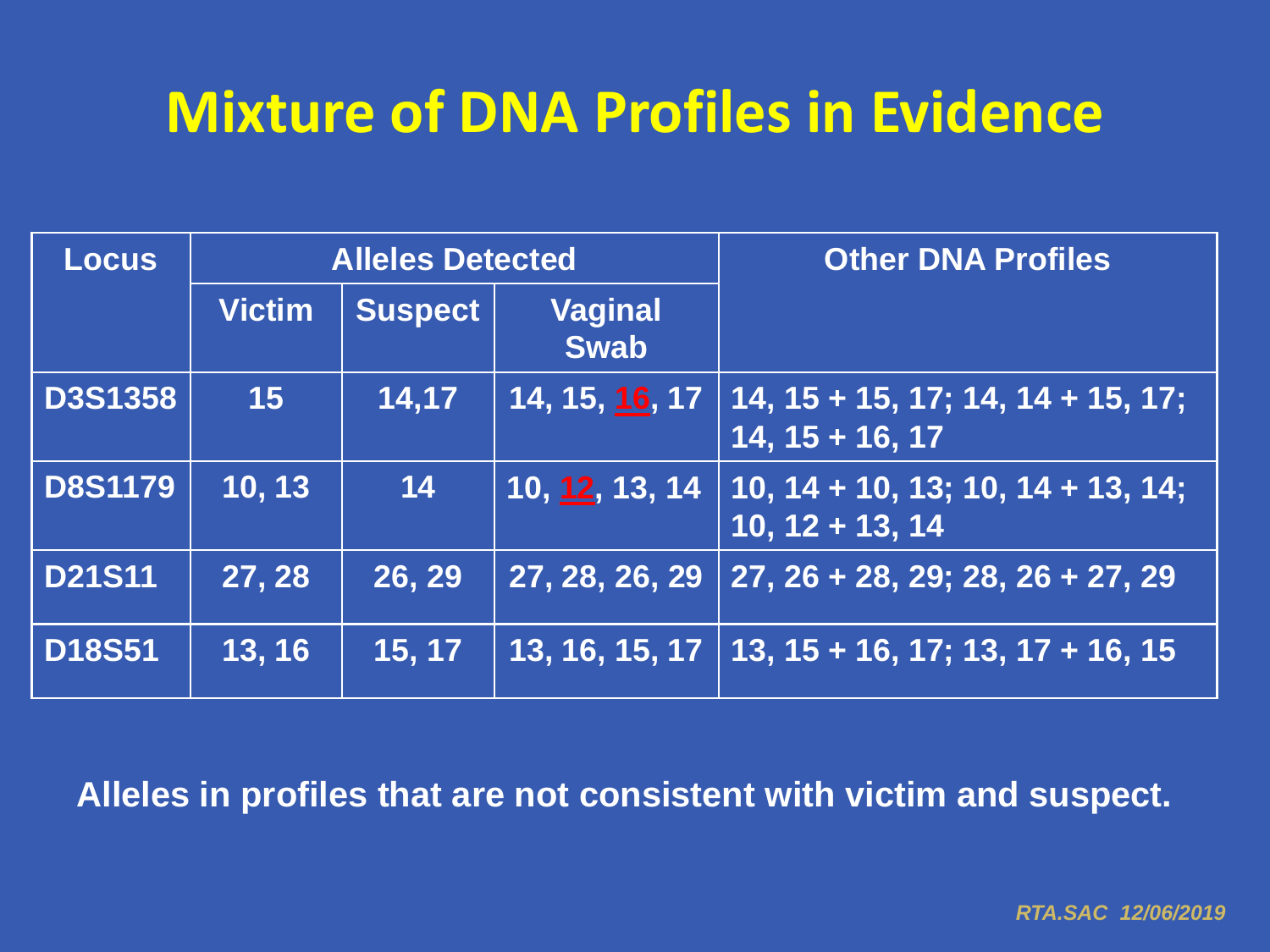# **Missing Alleles**

- **It is a biological fact that every cell in your body, except red blood cells, contain all your genes.**
- **If one conducts a DNA test to assess the presence of alleles at a certain number of loci, results should be obtained at all loci.**
- **Therefore, cells left on an evidence item contains all the genes possessed by the person leaving their cells.**
- **Failure to detect alleles at all loci indicates that something is wrong with the test.**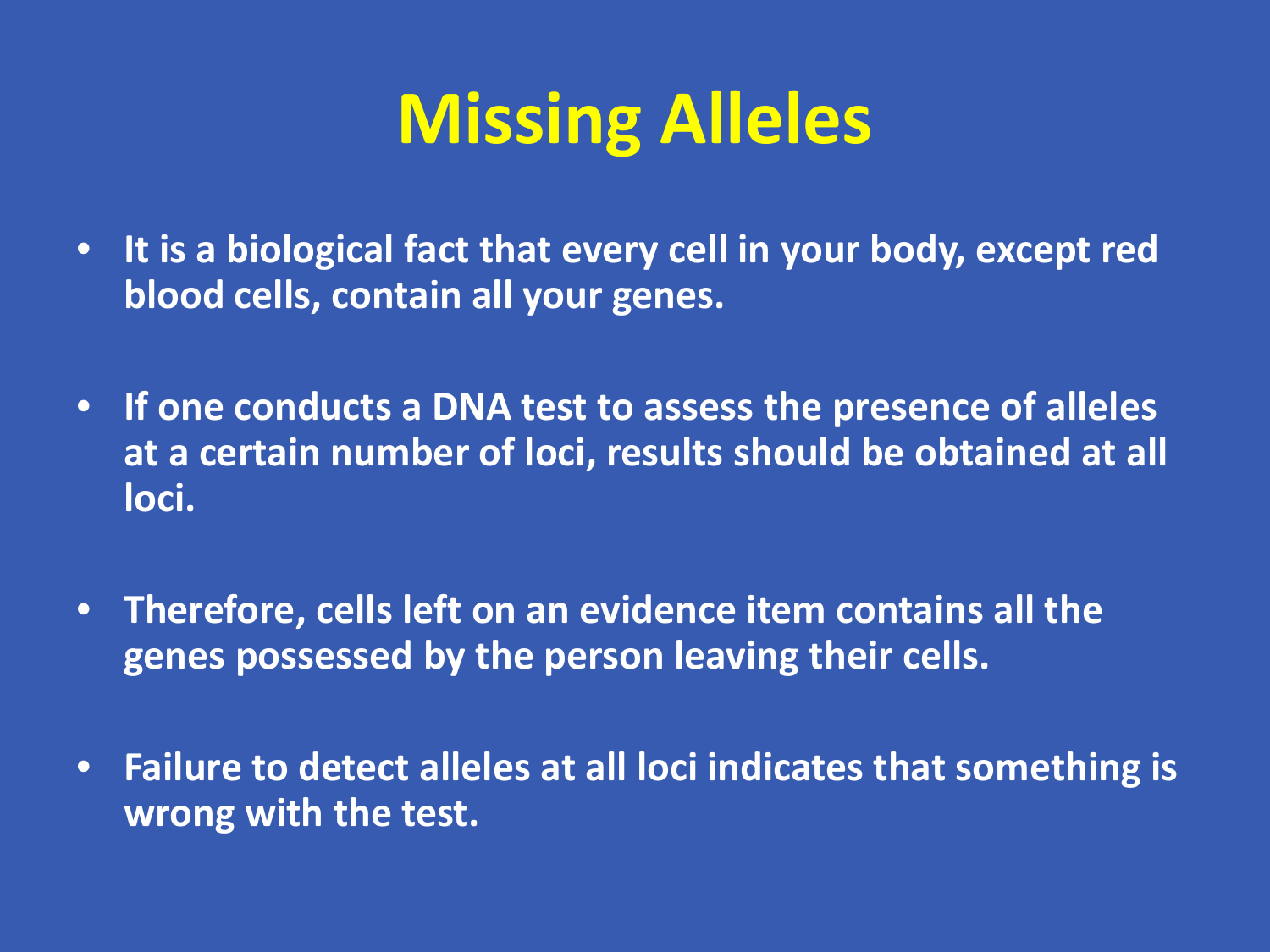## **Alleles Missing in Evidence**

| <b>Alleles</b> | <b>Alleles Detected</b> |                |                | <b>Alleles</b><br><b>Missing</b> |
|----------------|-------------------------|----------------|----------------|----------------------------------|
|                | <b>Victim</b>           | <b>Suspect</b> | <b>Sock</b>    |                                  |
| <b>D3S1358</b> | 15, 16                  | 16, 17         | 15, 16, 17     |                                  |
| <b>D8S1179</b> | 13                      | 12, 16         | 12, 13, 16     |                                  |
| <b>D18S51</b>  | 17, 18                  | 12, 17         | 12             | 17                               |
| <b>D7S820</b>  | 8,10                    | 8, 11          | 8              | 11                               |
| D16S539        | 10, 12                  | 9, 11          | $\blacksquare$ | 9, 11                            |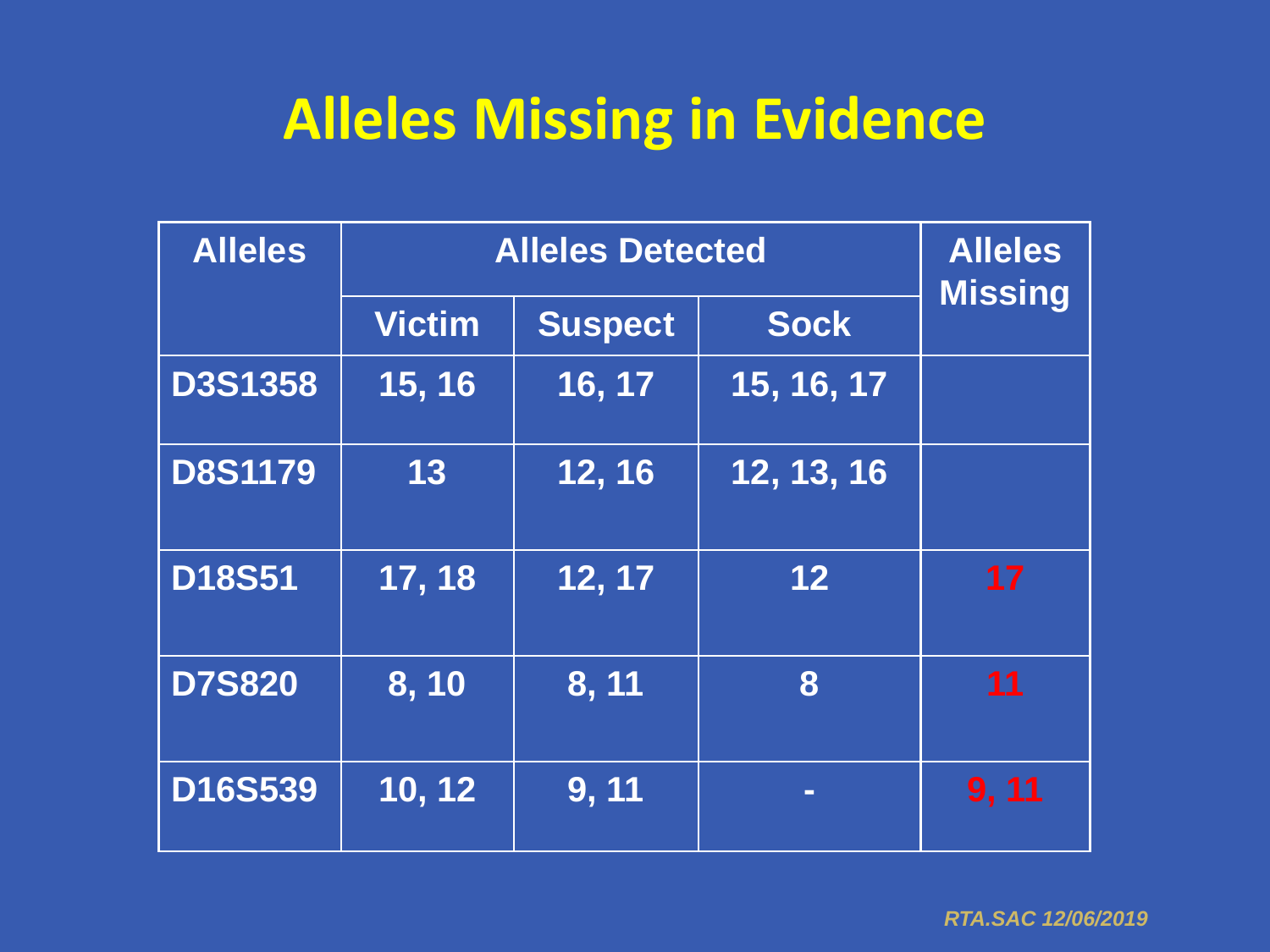### **Allele Drop-Out**

**Allele drop-out occurs when a sample is analyzed, and one or more alleles are not present. This can be due to a variety of factors none of which can be accurately ascertained:** 

- **The initial input quantity of DNA is too low, resulting in the failure to amplify one or more alleles in the sample.**
- **A mutation in the primer binding site is present, which causes a failure in the amplification of the allele.**
- **An allele sizes outside of the normal calling range for a particular locus and goes undetected.**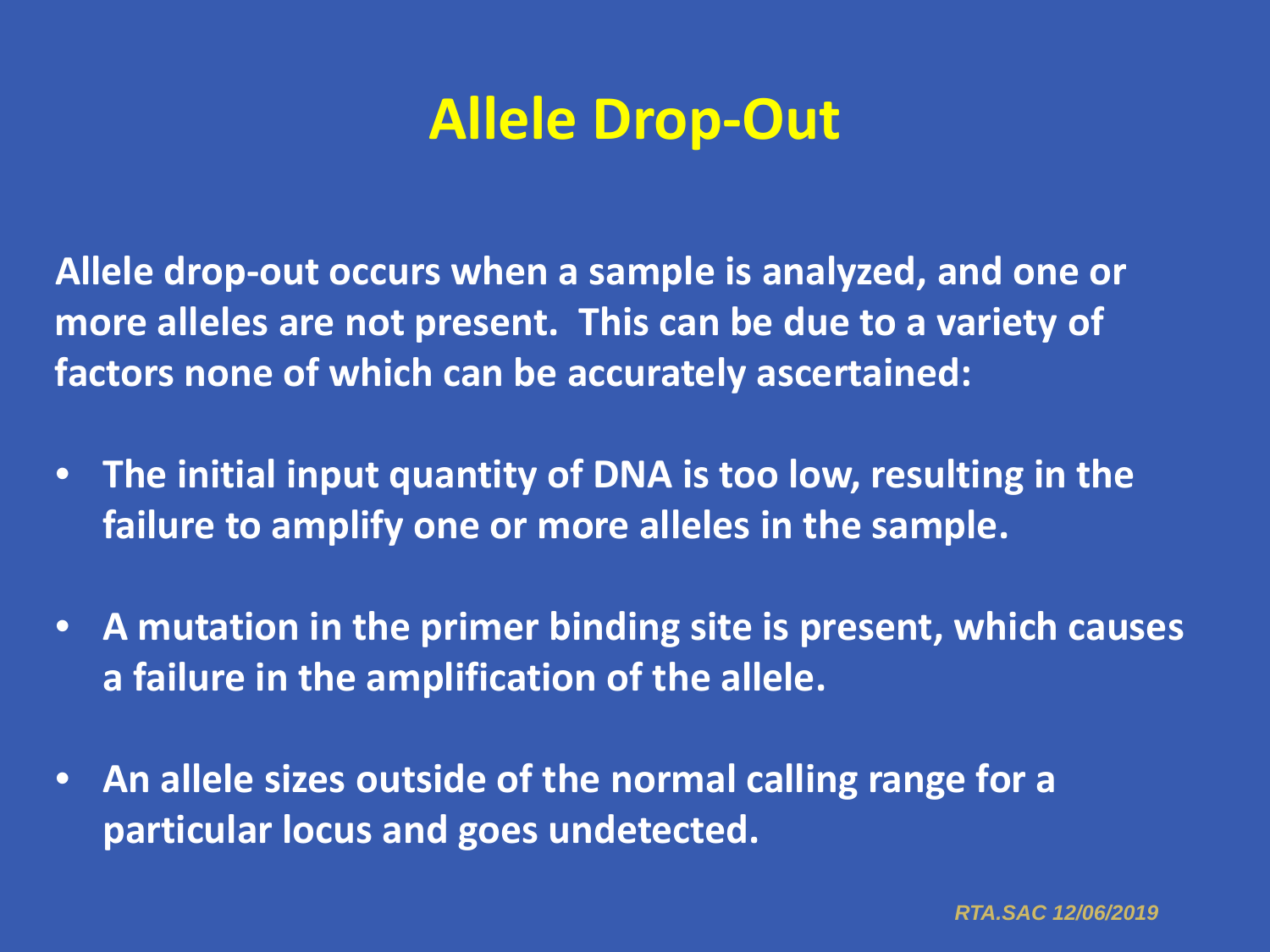#### **Statistics**

**"There are three kinds of lies: lies, damn lies, and statistics."**

**Benjamin Disraeli , the prime minister of the British Empire from 1874-1880, was reported by Mark Twain to have uttered this statement on statistical analysis. Incorrect.**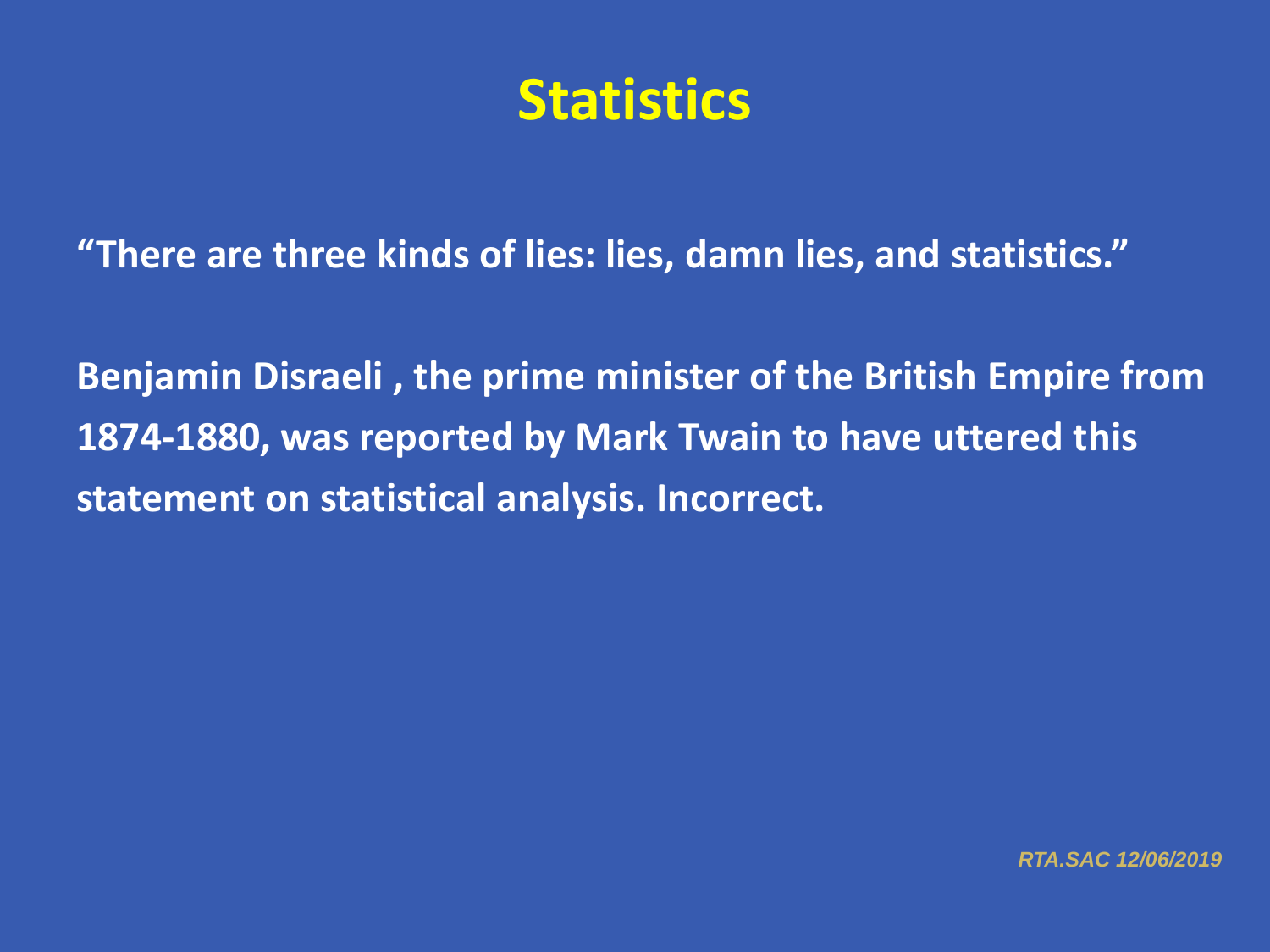### **Statistical Issues to Consider**

- **Database of allele frequencies**
- **Method of calculating probabilities**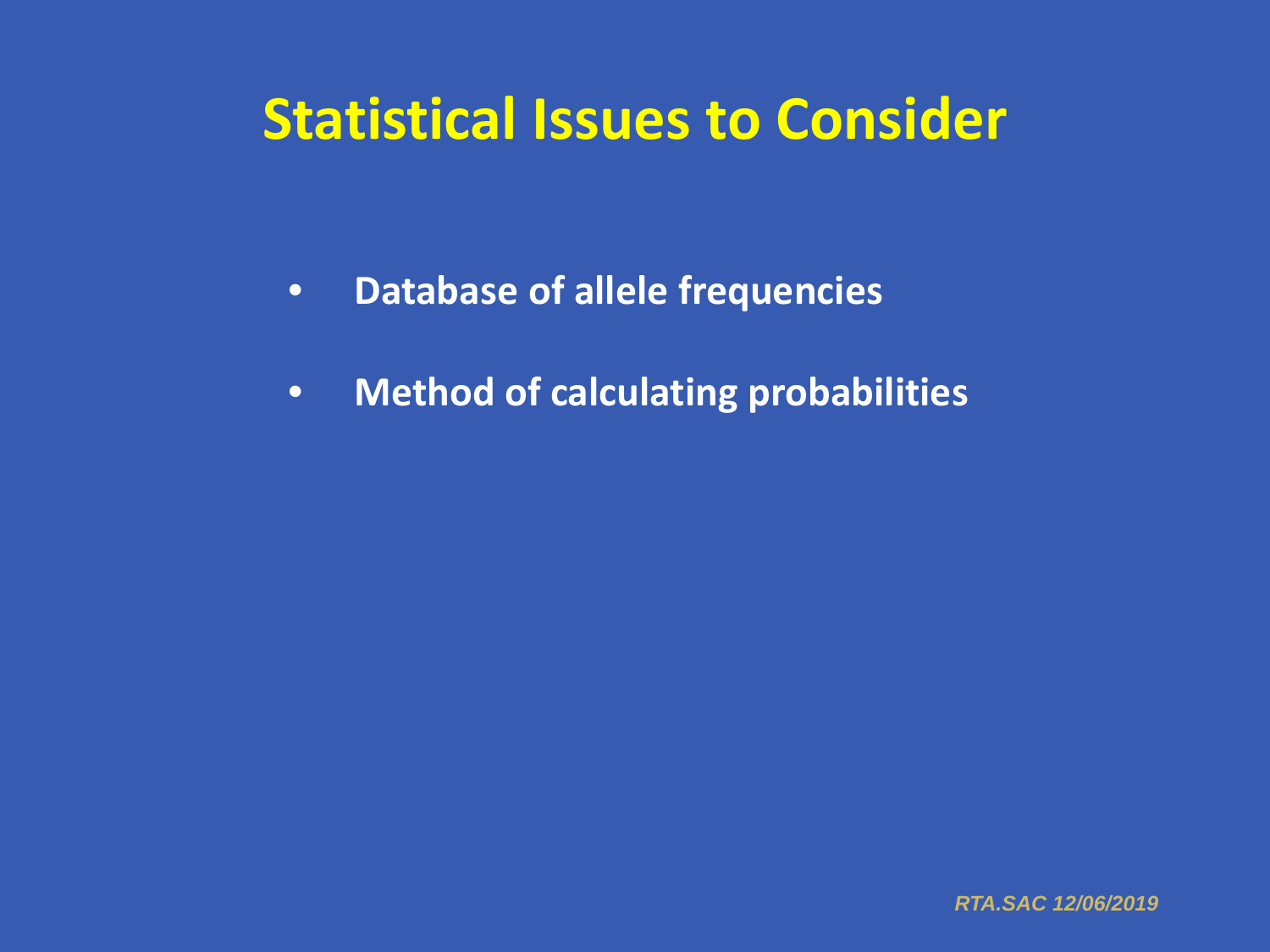#### *FBI'S* **Database of STR Allele Frequencies**

**The FBI's database of STR allele frequencies used by most forensic laboratories in statistical calculations consist of 1100 DNA profiles from African Americans, Caucasians, Southwest Hispanics, Bahamians, Jamaicans, Trinidadians, Filipinos and Chamorros.**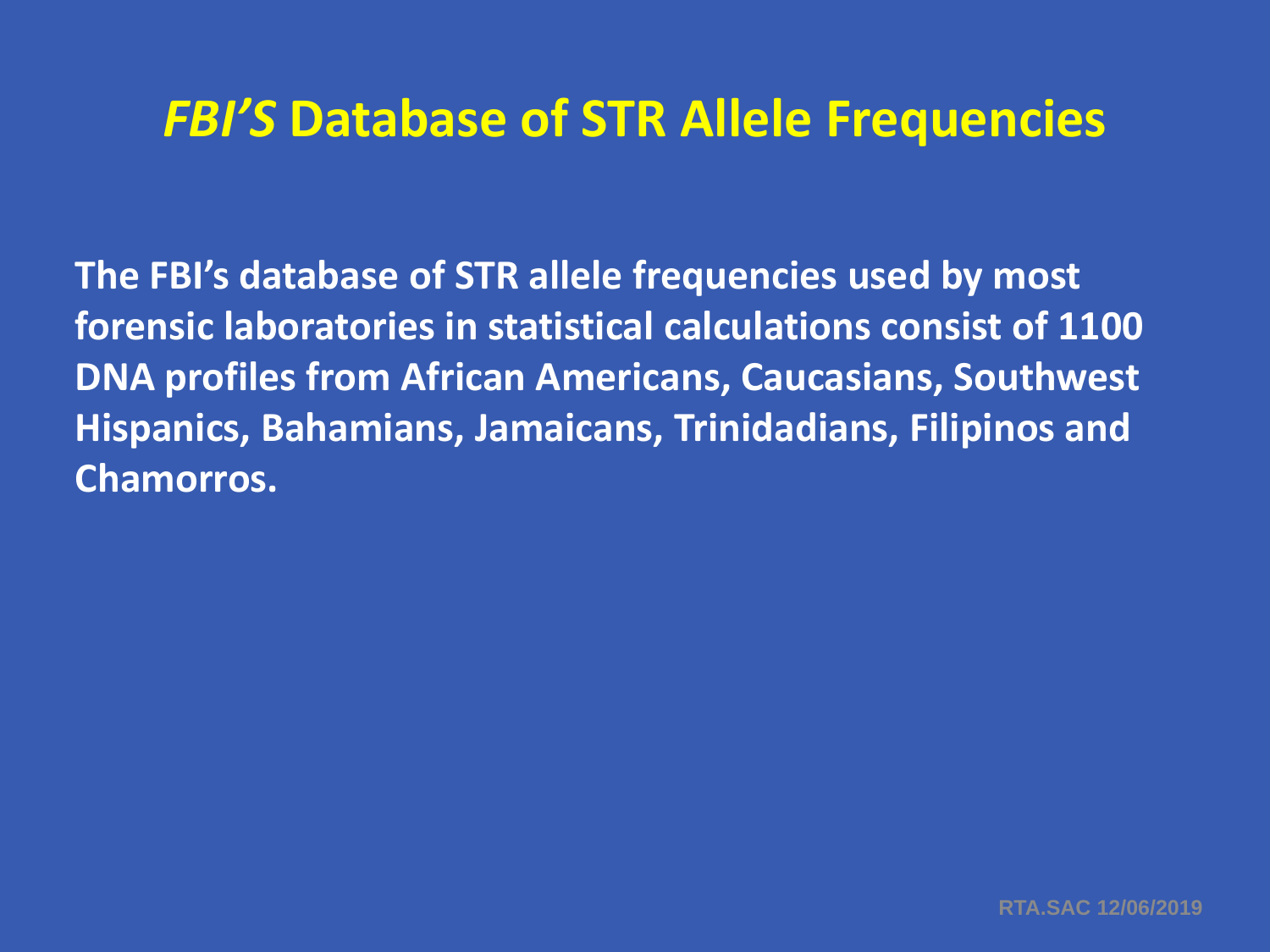#### **Database Issues**

- **STR allele frequencies vary between racial and ethnic groups and racial and ethnic groups living in different geographic regions.**
- **Are STR allele frequencies randomly distributed in the population?**
- **Is there the possibility of population substructure in the area where the crime was committed?**
- **Are STR alleles frequencies representative of the population where the crime was committed?**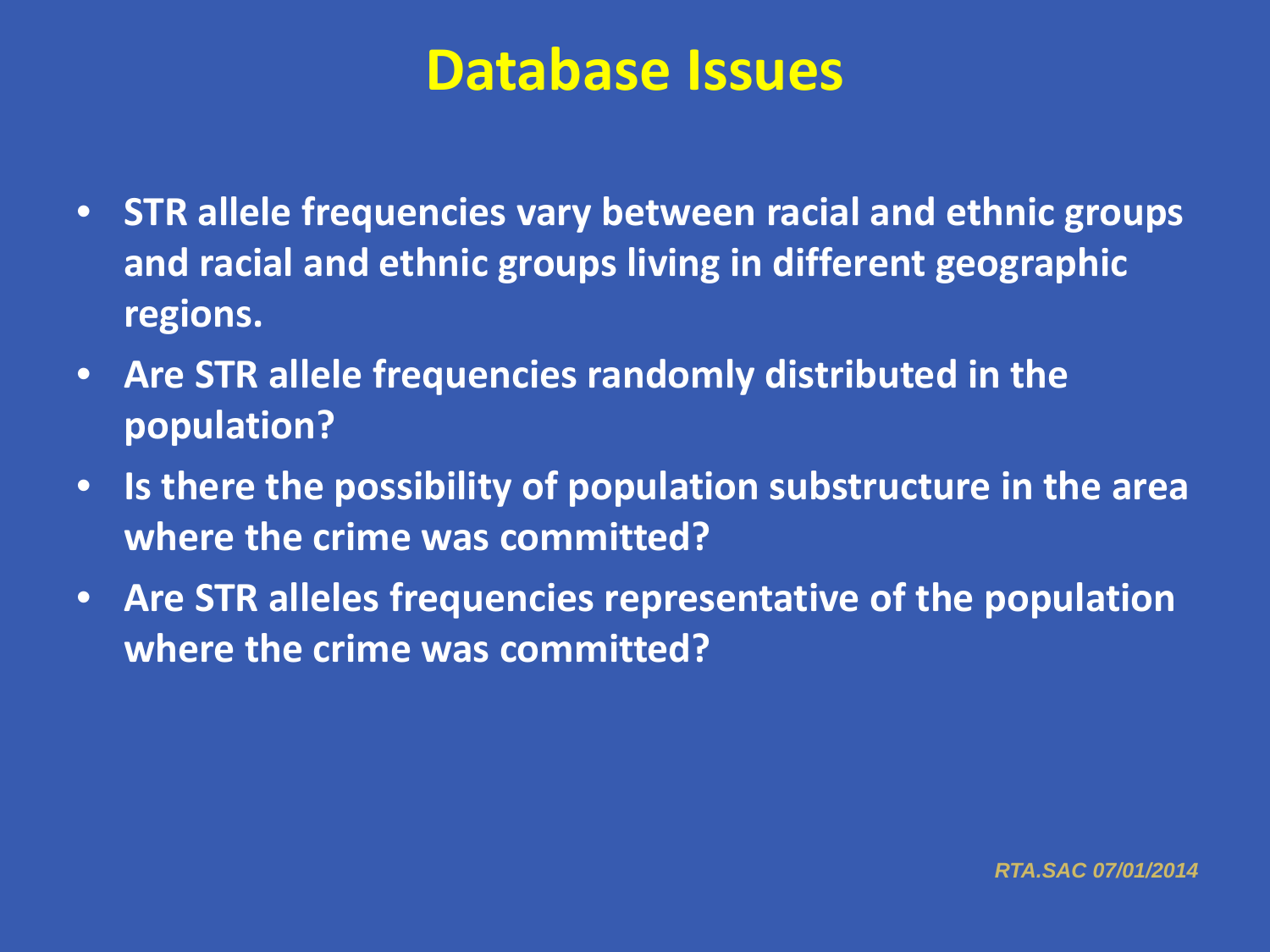**It can be concluded that to a reasonable degree of scientific certainty subject is the source of the DNA profile from the evidence.**

**Reasonable degree of scientific certainty means that one is at least 99% certain that this DNA profile would not be seen in a sample of 300 million randomly selected unrelated individuals.**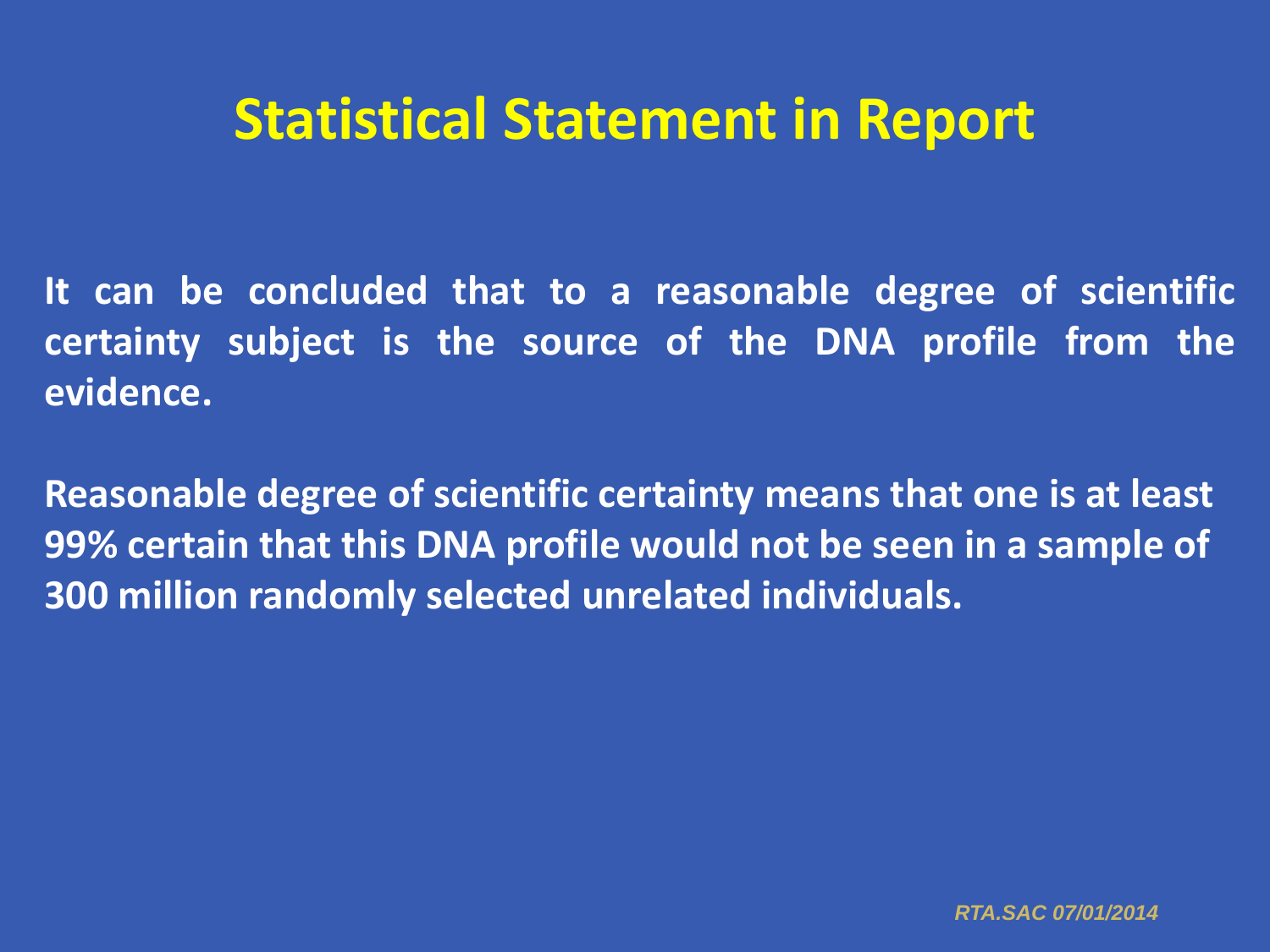**Subject cannot be excluded as a potential contributor to this mixed profile. Approximately 99.999998% of the African-American population would be excluded as potential contributors to this mixed profile or approximately 1 in 59 million African-Americans would be included as potential contributors to this mixed profile.**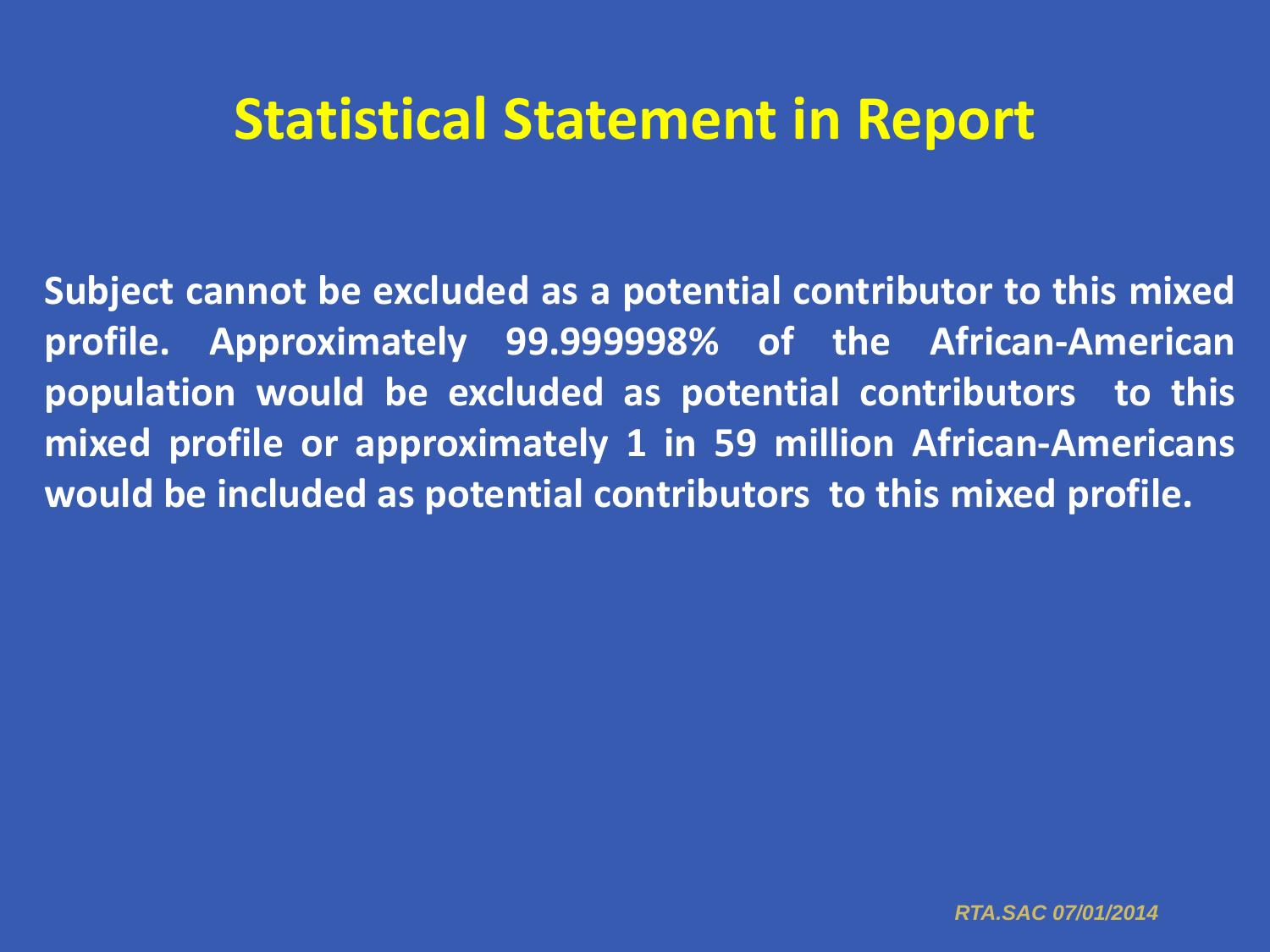**Subject cannot be excluded as a contributor to this mixed partial Y-STR profile. In addition, all patrilineal related male relatives and an unknown number of unrelated males cannot be excluded as potential contributors to this mixed partial Y-STR profile.**

**Approximately 99.97% of the male population can be excluded as a contributor of this mixed Y-STR profile or approximately 1 in 2,900 males can be included as being the source of this Y-STR profile .**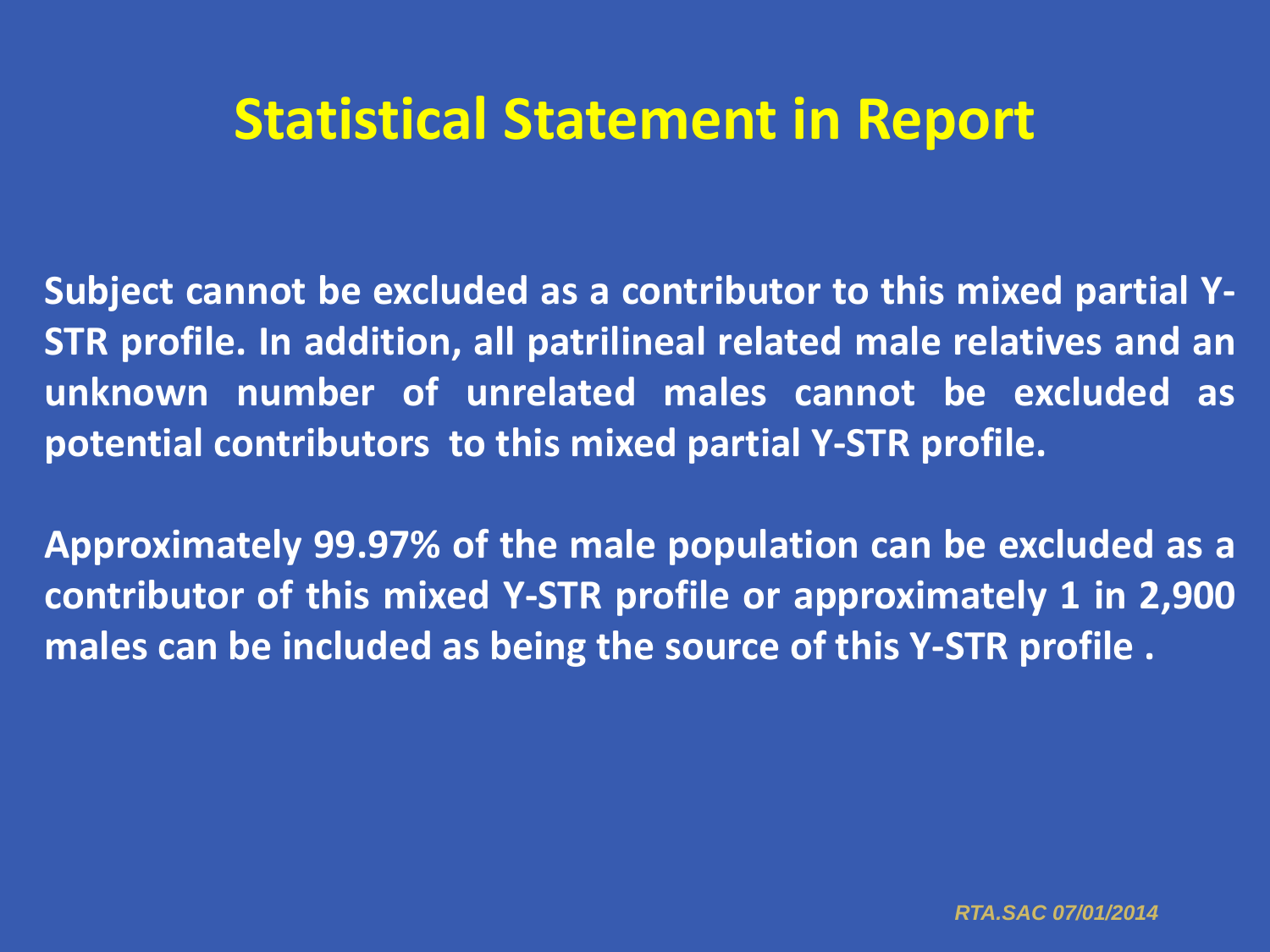**The genetic traits detected from the evidence are a mixture of at least two individuals, at least one of which is male. The major component of the genetic traits detected from this item and the DNA profile of the suspect match.**

**This combination of genetic traits occurs in approximately 1 of 1.15 octillion (1 of 1.15E+29) random, unrelated Caucasian individuals, and 1 of 1.05 octillion (1 of 1.05E+27) random, unrelated African-American individuals**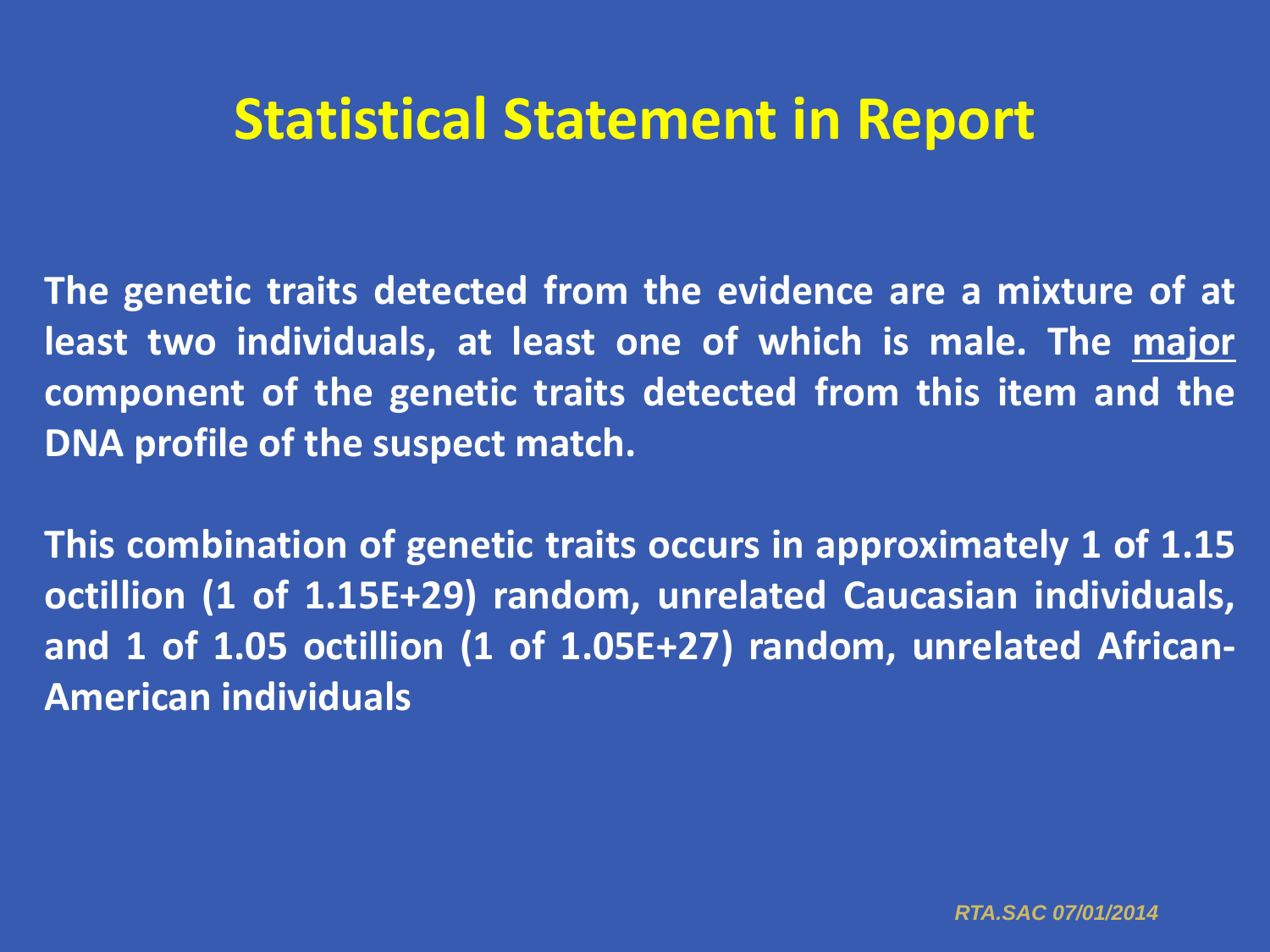### **How Reasonable is This Number?**

**As of 2018 the world population is 7.7 billion people.**

**"Modern"** *Homo sapiens* **(that is, people who were roughly like we are now) first walked the Earth about 50,000 years ago. Since then, more than 108 billion members of our species have ever been born, according to estimates by Population Reference Bureau (PRB).**

**1 billion = 10\*\*9 1 octillion = 10\*\*27**

**115 x 10\*\*27 octillion/108 x 10\*\* 9 billion = 1.06 x 10 \*\* 18 more people than have ever been born on earth.**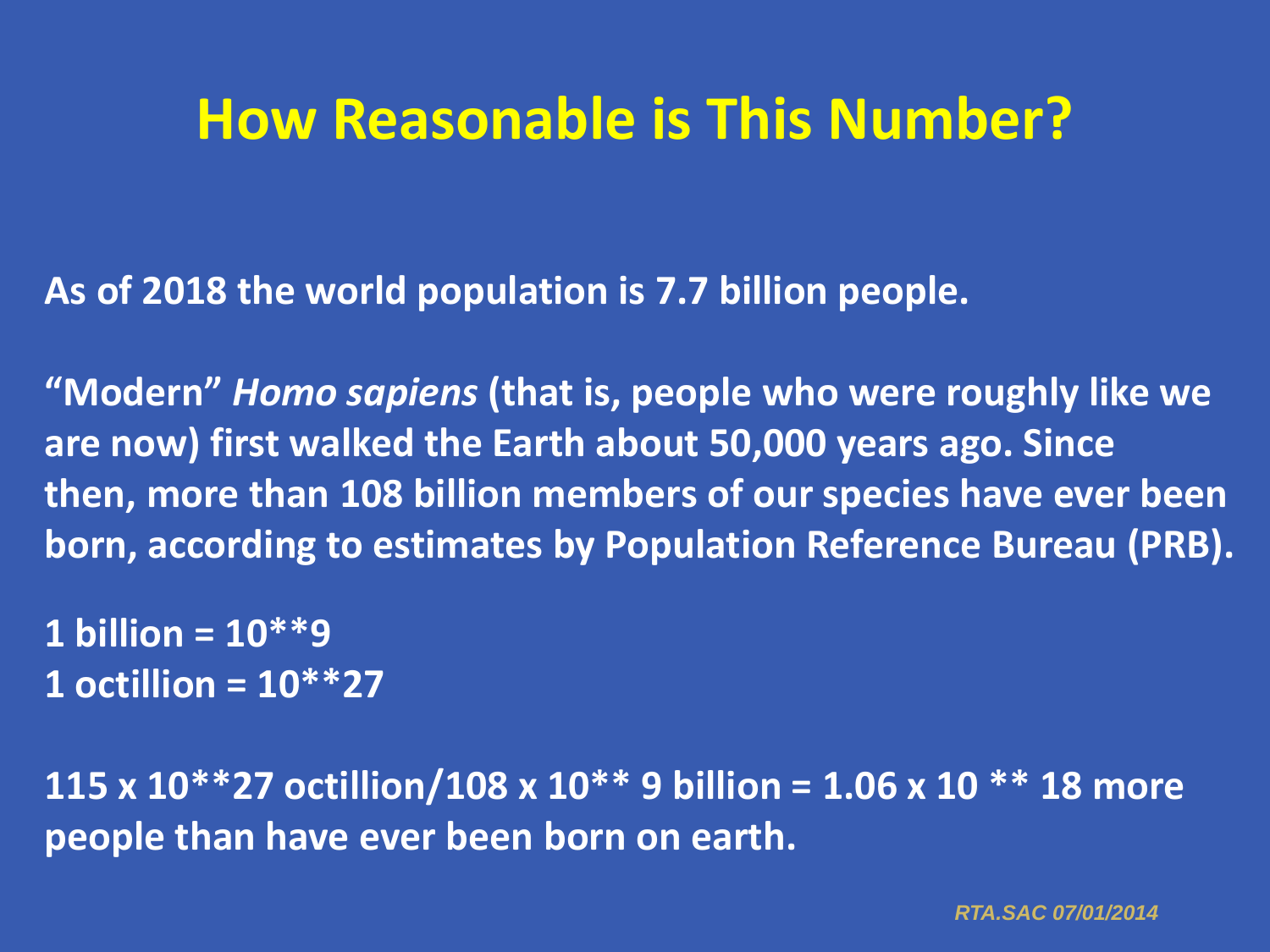### **Probabilistic Genotyping**

- **TrueAllele® (Cybergenetics)**
- **STRmix™ (STRMIX LIMITED)**